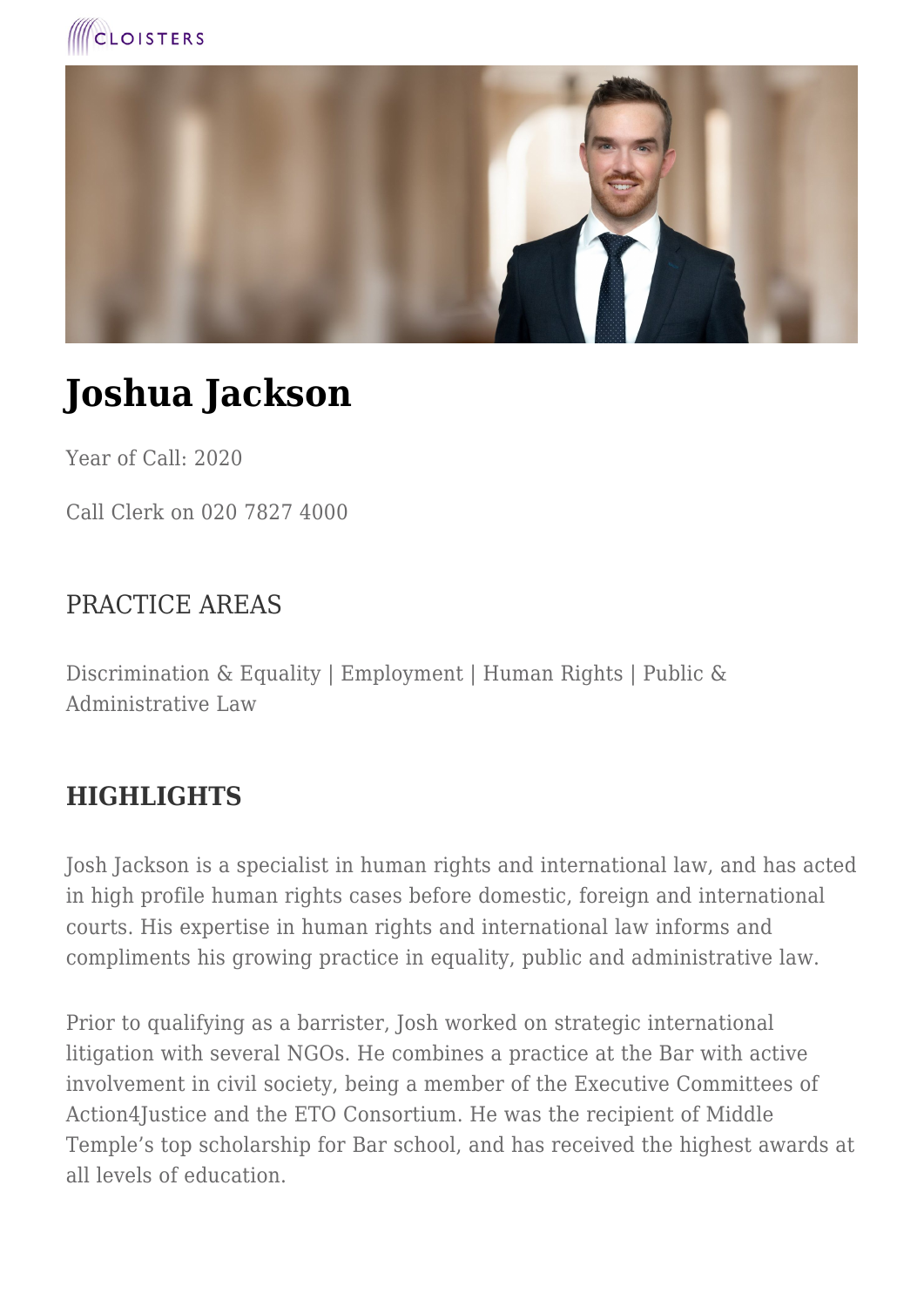

Consistent with his background, Josh has developed a Claimant-based practice and is dedicated to using law to generate social impact at home and abroad.

## **OVERVIEW**

Josh specialises in in human rights and public international law, public and administrative law, and discrimination and equality law..

#### **Human Rights & Public International Law**

Josh has a unique specialism in domestic, European and international human rights law, international environmental law, and public international law. He has acted as counsel and as a consultant in a variety of international human rights and environmental cases.

Recent instructions include:

- Acting for six Portuguese children in *Duarte Agostinho & Ors v Portugal & 32 Other States* before the ECtHR in a challenge to 33 European States' inaction on climate change. The case raises complex points regarding exhaustion of domestic remedies, shared State responsibility, extraterritorial jurisdiction, international environmental law, victim status, and obligations under Articles 2, 3, 8 and 14.
- Assisting Schona Jolly QC and Ruaraidh Fitzpatrick in *Buttet v United Kingdom* before the ECtHR in a challenge regarding the compatibility of rules of State immunity under the State Immunity Act and the UN Convention on Jurisdictional Immunities of States with Article 6 ECHR. The case raised complex questions of customary international law in the context of State immunity.
- Assisting Schona Jolly QC in *Liu and Ors v Norway* before the ECtHR in a challenge regarding the recognition of Taiwanese nationality and Article 8 ECHR. The case raised issues regarding the rules of Statehood under customary international law.

Josh is currently instructed as counsel in three other matters in the process of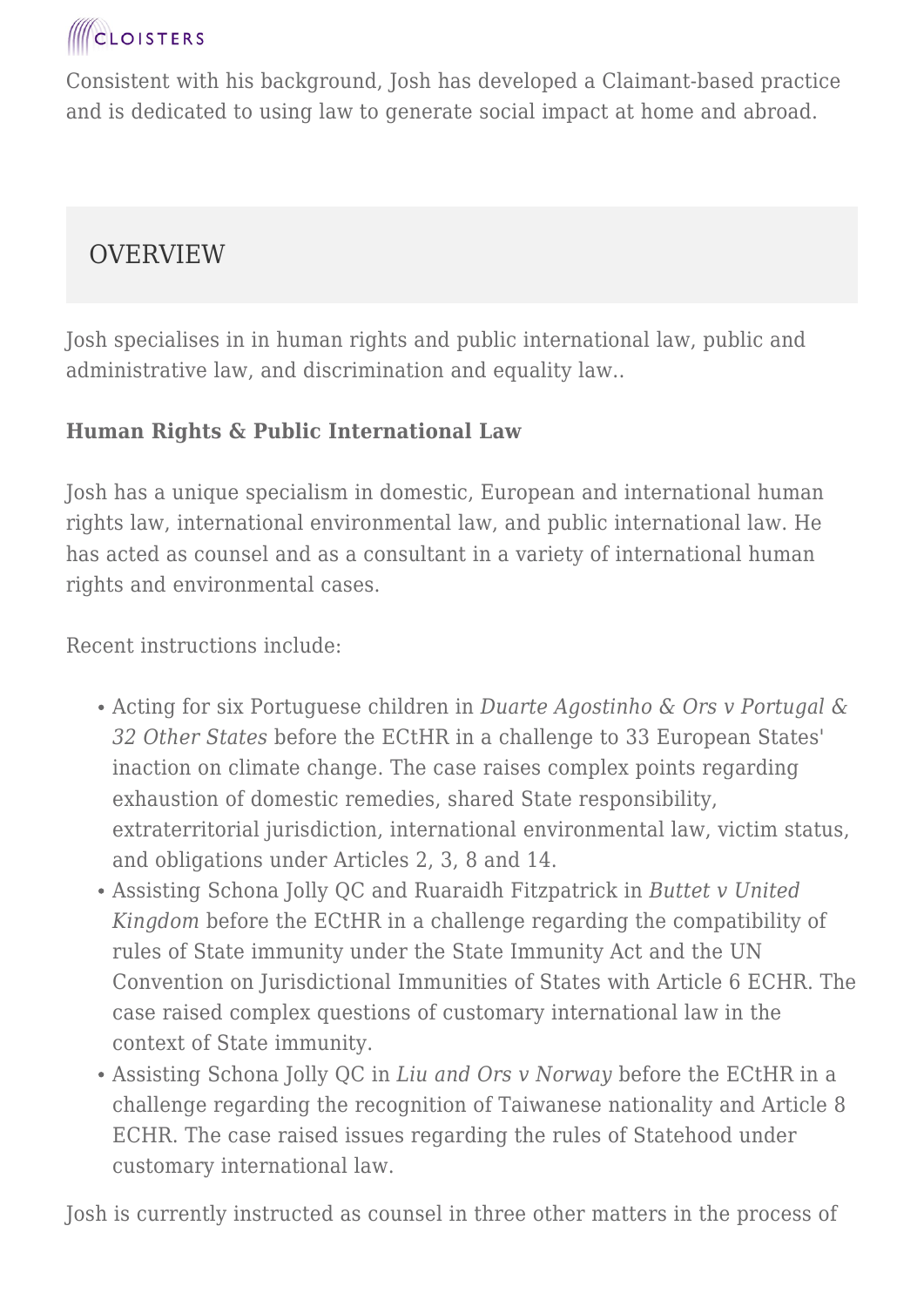

going to the ECtHR – updates to follow in due course.

Josh advises on human rights and international law in claims in foreign jurisdictions. For example:

- Advising Palestinian and Israeli NGOs on international law issues arising from the construction of a power station on the Israeli/West Bank border.
- Advising in *Thomas & Quadad v Attorney General* before the Guyanese Constitutional Court in a challenge to oil and gas exploration based on the constitutional right to a healthy environment.

This experience adds a distinctive dimension to Josh's domestic practice.

#### **Public & Administrative Law**

Josh acts for Claimants in a broad range of judicial reviews. Drawing upon the above experience and his employment practice, he adds particular value in judicial reviews concerning the Human Rights Act, issues of international law, and/or the Equality Act 2010. He also has a growing a practice in community care, education and social welfare judicial reviews.

Recent instructions include:

- Acting for care workers in *R (Peters and Findley) v Secretary of State for Health and Social Care* (led by Ed Williams QC) before the administrative court in a challenge to the mandatory vaccination requirement for care workers on ultra vires, insufficient inquiry/relevant considerations, Article 8 ECHR, and Article 8 with 14 ECHR grounds.
- Acting for a victim of trafficking in a challenge to the Home Office's delay in granting leave to remain and providing a biometric residence permit under Article 8 ECHR, and Article 8 with Article 14.
- Acting for a social housing tenant in a challenge to a local authority's failure to provide a disabled parking bay under ss.20/21 (failure to make reasonable adjustments) and 149 EQA (public sector equality duty), and Article 14 ECHR.
- Acting for two children asylum seekers in a challenge to a local authority's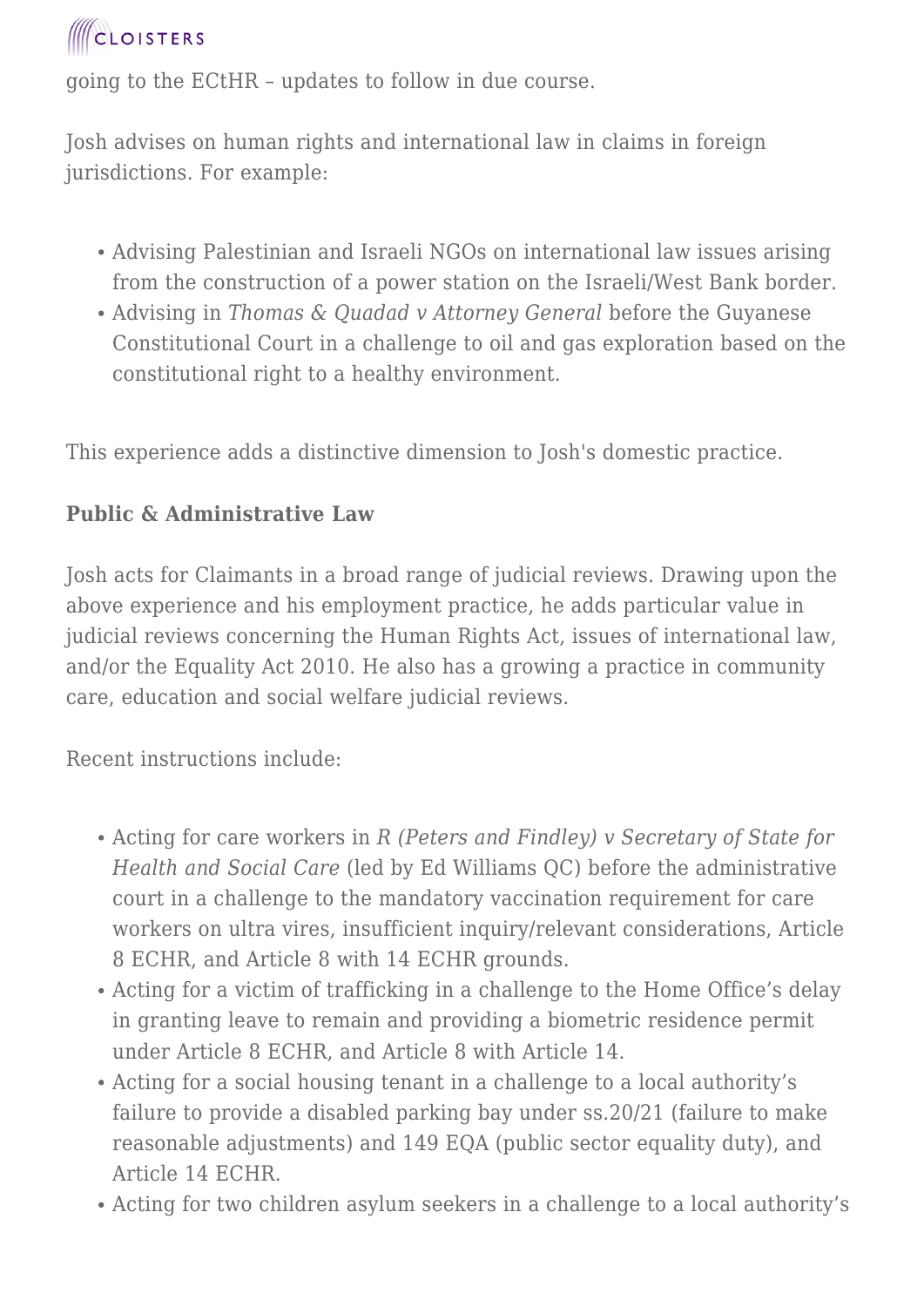## **CLOISTERS**

failure to provide access to education under ss.10 and 68 of the Education and Skills Act 2008, s.175 of the Education Act 2002, section 11 of the Children Act 2004, Article 2 Protocol 1 ECHR, and s.149 EQA.

- Advising alongside Catherine Casserley on the compatibility of the expansion of the ULEZ with Article 14 ECHR and ss.20/21 EQA.
- Advising a vulnerable adult in a challenge to a local authority's failure to provide direct payments under s.31 of the Care Act 2014 and Articles 3/8 ECHR.
- Acting for Disabled Qualified Panel Member of the First-Tier Tribunal in an appeal before the Upper Tribunal against an overpayment decision of the Department of Work and Pensions on ultra vires grounds.

Catherine and Josh have delivered advanced training to the Equality and Human Rights Commission on:*["Discrimination and Public Law: Using the Equality](https://www.cloisters.com/news/discrimination-and-public-law-training/) [Act 2010 and the Human Rights Act 1998 – When, Why and How?"](https://www.cloisters.com/news/discrimination-and-public-law-training/)*. They have provided and are available to provide similar training to law firms and NGOs on this issue.

Josh co-drafted the Administrative Law Bar Association's response to the Independent Human Rights Act Review. He has also acted for claimants in social security appeals and represents detainees in immigration bail hearings on behalf of BID. During pupillage, Josh assisted Tom Brown on a number of unlawful detention cases.

#### **Employment & Discrimination**

Josh has acted in discrimination, working time, whistleblowing, health and safety, minimum wage, and trade union claims. Overlapping with his public law practice, he adds particular value in claims under the Equality Act 2010.

Recent instructions include:

Acting for the claimant in *Pipe v Coventry University* in a ten-day first instance trial and an ongoing appeal to the EAT concerning the application of PhD/research promotion requirements to persons with ADHD, and their compatibility with s.15 (discrimination arising from disability), s.19 (indirect age and disability discrimination), and ss.20/21 EQA (failure to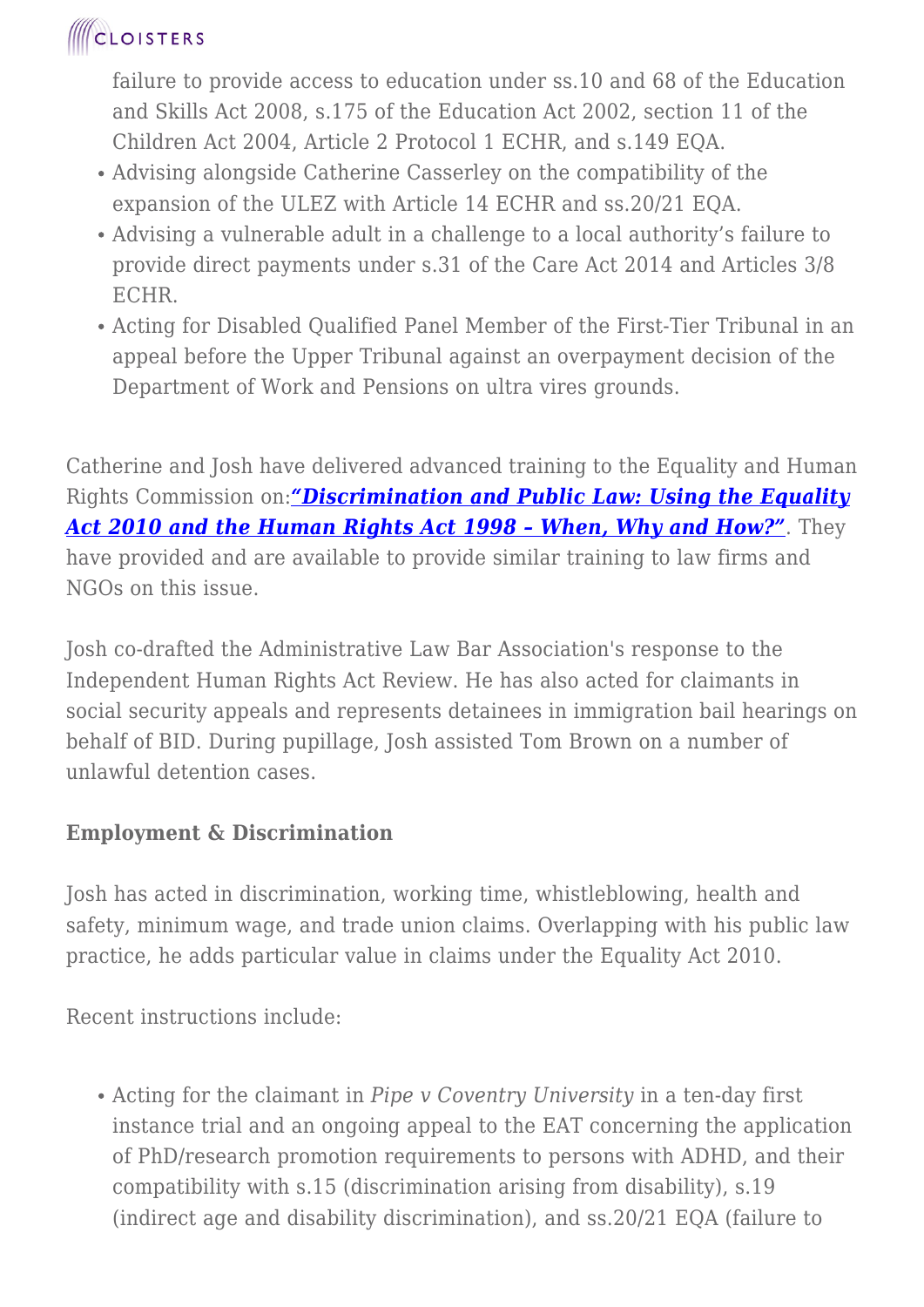## **ICLOISTERS**

make reasonable adjustments).

- Acting for and attaining a settlement of over £250,000 for a claimant in a disability discrimination claim.
- Acting on behalf of foster carers in *Johnstone & Johnstone v Glasgow City Council* in whistleblowing and health and safety claims following the landmark EAT judgment they had employee status in 2020.
- Acting for a care worker in a challenge to a mandatory vaccination requirement on the grounds of belief-based discrimination.

Drawing on his human rights expertise, Josh assisted Chris Milsom in *Steer v Stormsure* before the Employment Appeal Tribunal and Court of Appeal regarding the compatibility of the absence of interim relief under the Equality Act with Article 14 ECHR, and the application of section 3 of the Human Rights Act.

During pupillage, Josh collaborated with members of chambers in a high-profile group claim involving questions of worker status.

#### **Private and Tort Claims**

Josh accepts instructions in a range of tortious claims with an employment, discrimination, environmental or human rights dimension. For example, he has experience in claims against public authorities, modern slavery claims, employers' liability cases, environmental tort claims, and business and human rights matters.

Recent instructions include:

- Acting in claims under the Human Rights Act against public authorities.
- Advising on potential tort claims against corporations with respect to their contributions to climate change.
- Advising on potential tort claims regarding oil spills off the costs of different Latin American countries.
- Acting alongside Anna Beale in a civil claim against human traffickers outside of jurisdiction.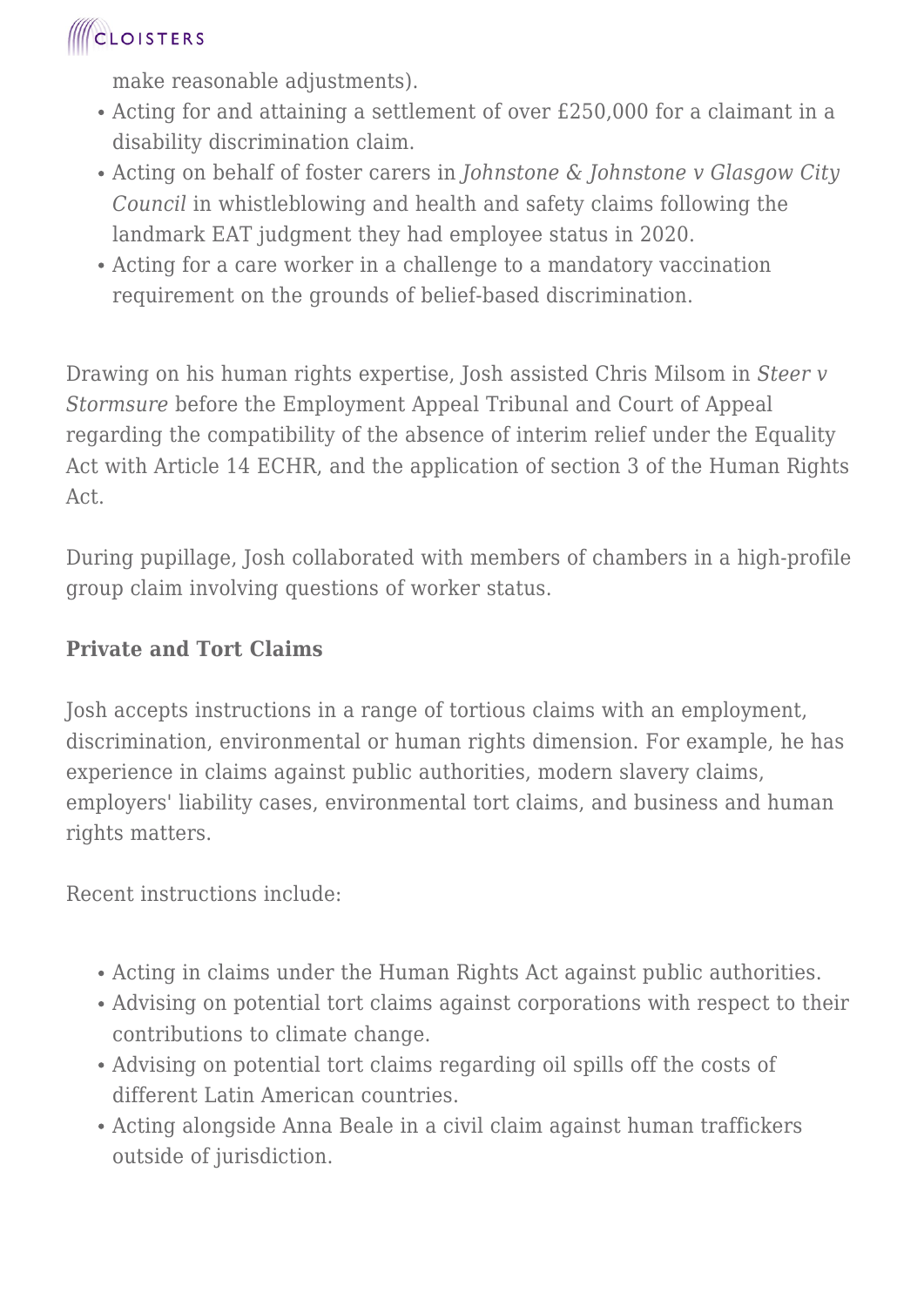

During pupillage, Josh assisted Dan Lawson and Anna Beale in complex employers' liability cases. He has also co-authored a **[Handbook on business](https://action4justice.org/legal_areas/business-and-human-rights/) [and human rights.](https://action4justice.org/legal_areas/business-and-human-rights/)**

#### **Prior to Cloisters**

Prior to becoming a barrister Josh worked as a project manager at Action4Justice, where he helped develop access to justice platforms in different countries and authored guidebooks on public interest litigation. Previously, he spent a year as an intern in Greenpeace International's legal team, where he assisted on climate litigation in several jurisdictions. He has also gained experience with the UN and the Global Legal Action Network.

Josh has working proficiency in Spanish.

## QUALIFICATIONS AND AWARDS

J F Gregg Prize for Best Law Student – University of Birmingham, 2017

Sir Henry Barber Law Scholarship – University of Birmingham, 2017

Bachelor of Laws with First Class Honours - University of Birmingham, 2017

Masters in Public International Law (Cum Laude) - University of Amsterdam, 2018

Valedictorian Speech – University of Amsterdam, 2018

BPTC Scholarship – City Law School, 2019

Queen's Scholar – Middle Temple, 2019

Bar Practice Training Course (Outstanding), City Law School, University of London, 2020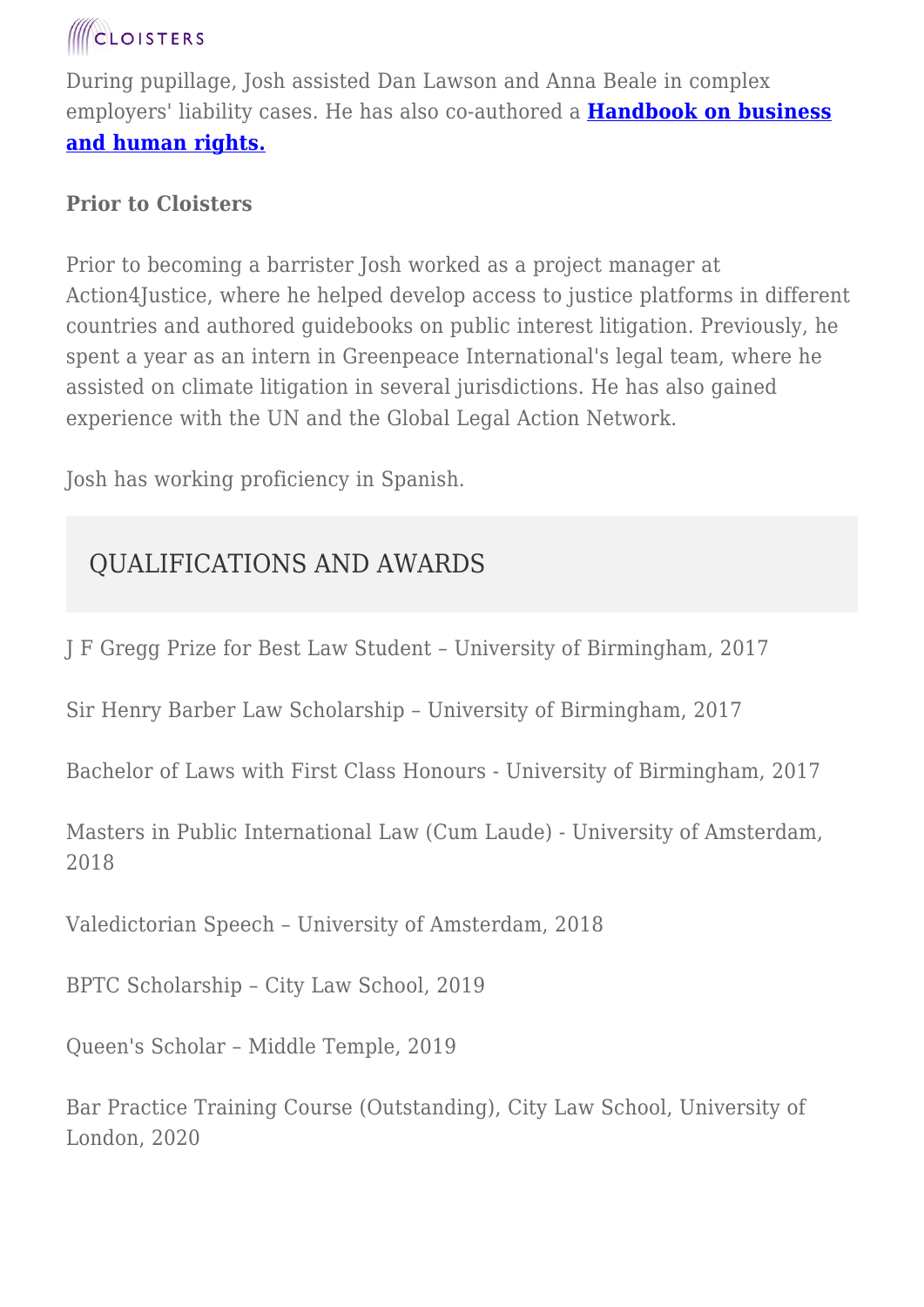## MEMBERSHIPS AND APPOINTMENTS

Action4Justice, Executive Committee Member

Administrative Law Bar Association, Member

Bar Human Rights Committee, Member

ETO Consortium, Steering Committee Member

Free Representation Unit, Member

Global Legal Action Network, Member

Haldane Society of Socialist Lawyers, Member

Young Legal Aid Lawyers, Member

## PUBLICATIONS, TRAINING AND MATERIALS

'Discrimination as a Public Law Wrong: Using the Equality Act and Art 14 in Judicial Review' (Training, November 2021).

'A closer look at AI and employment: Analysis of the recent CDEI and TUC reports' (Blog, November 2020)

Anti-Corruption Guidebook, Action4Justice (2020)

Climate Litigation Guidebook, Action4Justice (2020)

Arrest Guidebook, Action4Justice (2020)

Pre-Trial Detention Guidebook, Action4Justice (2020)

Going to Court Guidebook, Action4Justice (2020)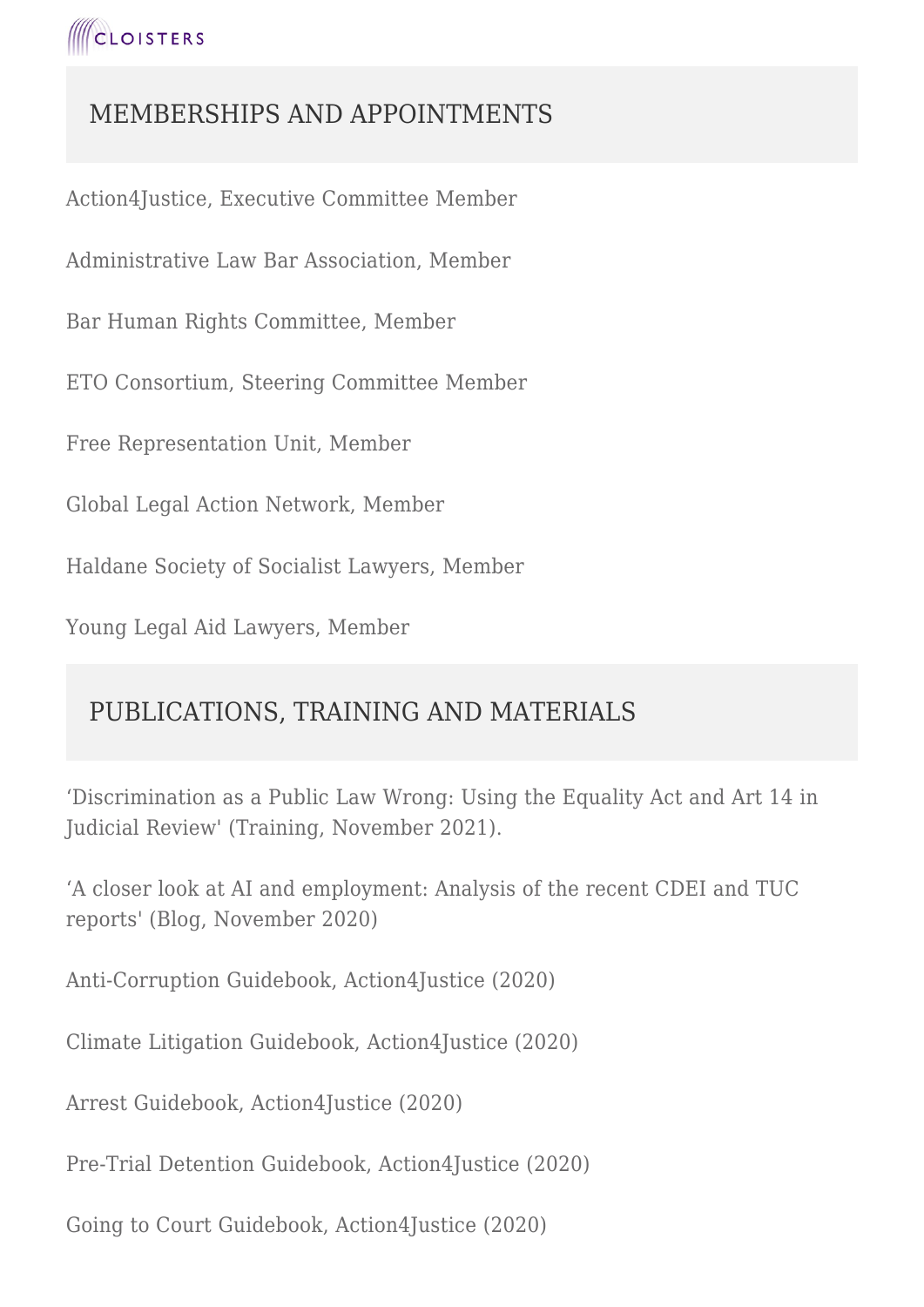

Business and Human Rights Guidebook, Action4Justice (2019)

'Pathways to Justice in a Globalised World: An Assessment of the Justiciability of the Extraterritorial Obligations in the Area of Economic, Social and Cultural Rights' (2018) Amsterdam Center for International Law No. 2018-09

## HIGHLIGHT CASES

**Duarte Agostinho & Ors v Portugal & 32 Other States** App no. 39371/20 (European Court of Human Rights): Ongoing climate case challenging States' failures to take sufficient action to prevent dangerous climate change. Based on Articles 2, 3, 8 and 14, involving issues of extraterritorial jurisdiction, exhaustion of local remedies, victim status, and shared State responsibility.

**Buttet v United Kingdom** App no. 12917/19(European Court of Human Rights): Ongoing case regarding the compatibility of the State Immunity Act 1978 with Article 6 and the rules of customary international law on State immunity.

**Liu & Ors v Norway** App no. 24859/21(European Court of Human Rights): Unsuccessful application regarding the compatibility of the non-recognition of Taiwanese nationality with the requirements of Article 8, with reference to the rules of statehood under customary international law.

**Thomas & Quadad v Attorney General** (2021) 2021-HC-DEM-CIV-FDA-742 (Constitutional Court of Guyana): Ongoing constitutional case challenging compatibility of oil and gas exploration of the Guyanese coast with the constitutional right to a healthy environment.

**Pipe v Coventry University** Case No: 1305255/2020 (West Midlands Employment Tribunal): Ongoing disability and age discrimination claim alleging failure to make reasonable adjustments, discrimination arising from disability, and indirect discrimination in relation to the application of PhD/research requirements to a person with ADHD in the context of a promotion framework.

**Johnstone & Johnstone v Glasgow City Council Case** Nos: 4103972/16 &